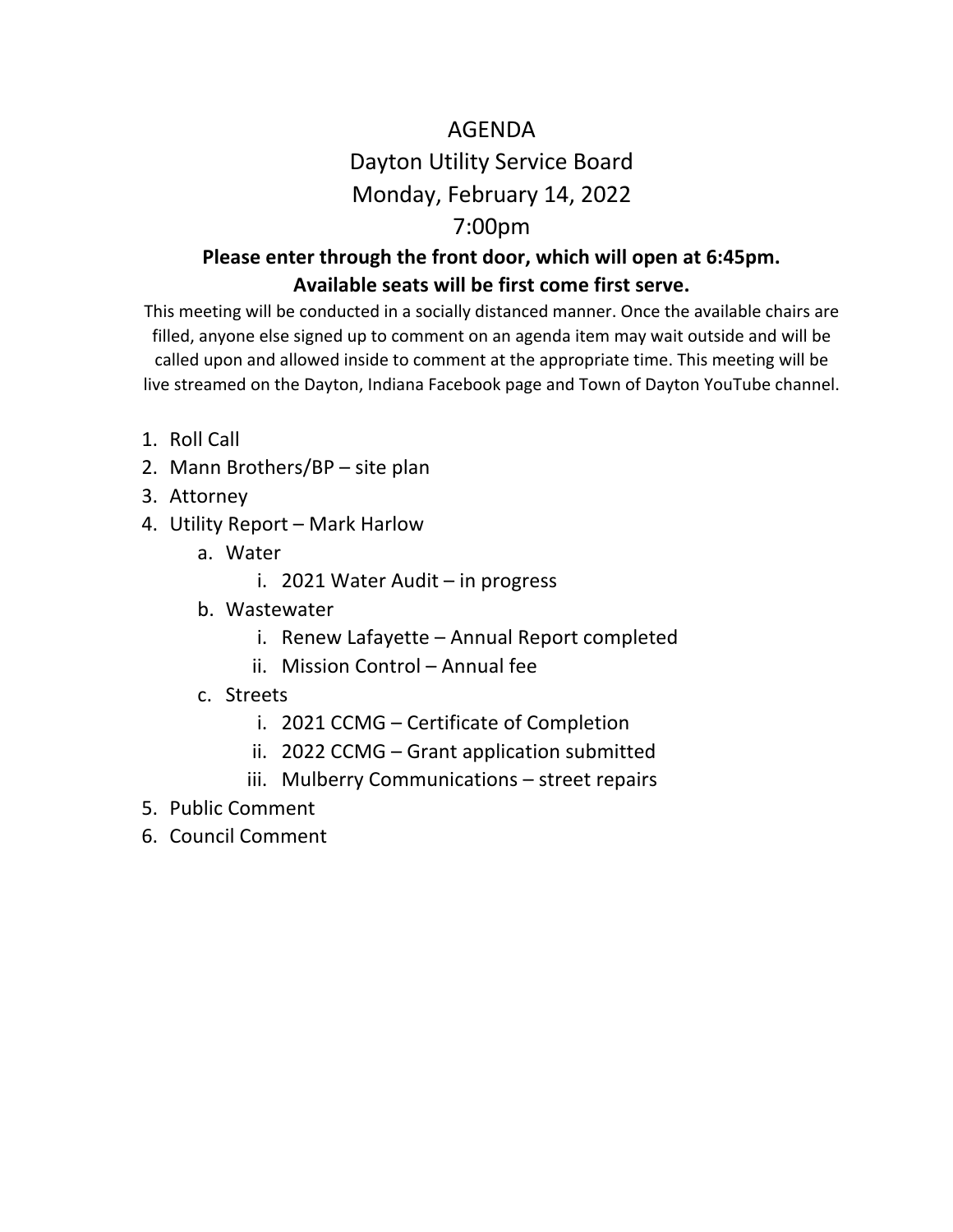#### AGENDA

### Dayton Town Council Monday, February 14, 2022

#### Immediately Following Utility Service Board **Please enter through the front door, which will open at 6:45pm.**

#### **Available seats will be first come first serve.**

This meeting will be conducted in a socially distanced manner. Once the available chairs are filled, anyone else signed up to comment on an agenda item may wait outside and will be called upon and allowed inside to comment at the appropriate time. This meeting will be live streamed on the Dayton, Indiana Facebook page and Town of Dayton YouTube channel.

- 1. Roll Call
- 2. Attorney
	- a. Land Use Resolution
	- b. Billboard Contract
- 3. Allowance Docket
	- a. January 2022
- 4. Claims
	- a. Alpha Business Technologies
	- b. Bridget Cadwallader mileage
	- c. Lexipol
	- d. Mission Communication
	- e. Mr. and Mrs. Tire
	- f. Sharon's Flowers
- 5. Reports
	- a. December 2021
		- i. Appropriation Report
		- ii. Bank Reconciliation
		- iii. Fund Report
		- iv. Revenue Report
	- b. January 2022
		- i. Appropriation Report
		- ii. Bank Reconciliation
		- iii. Fund Report
		- iv. Revenue Report